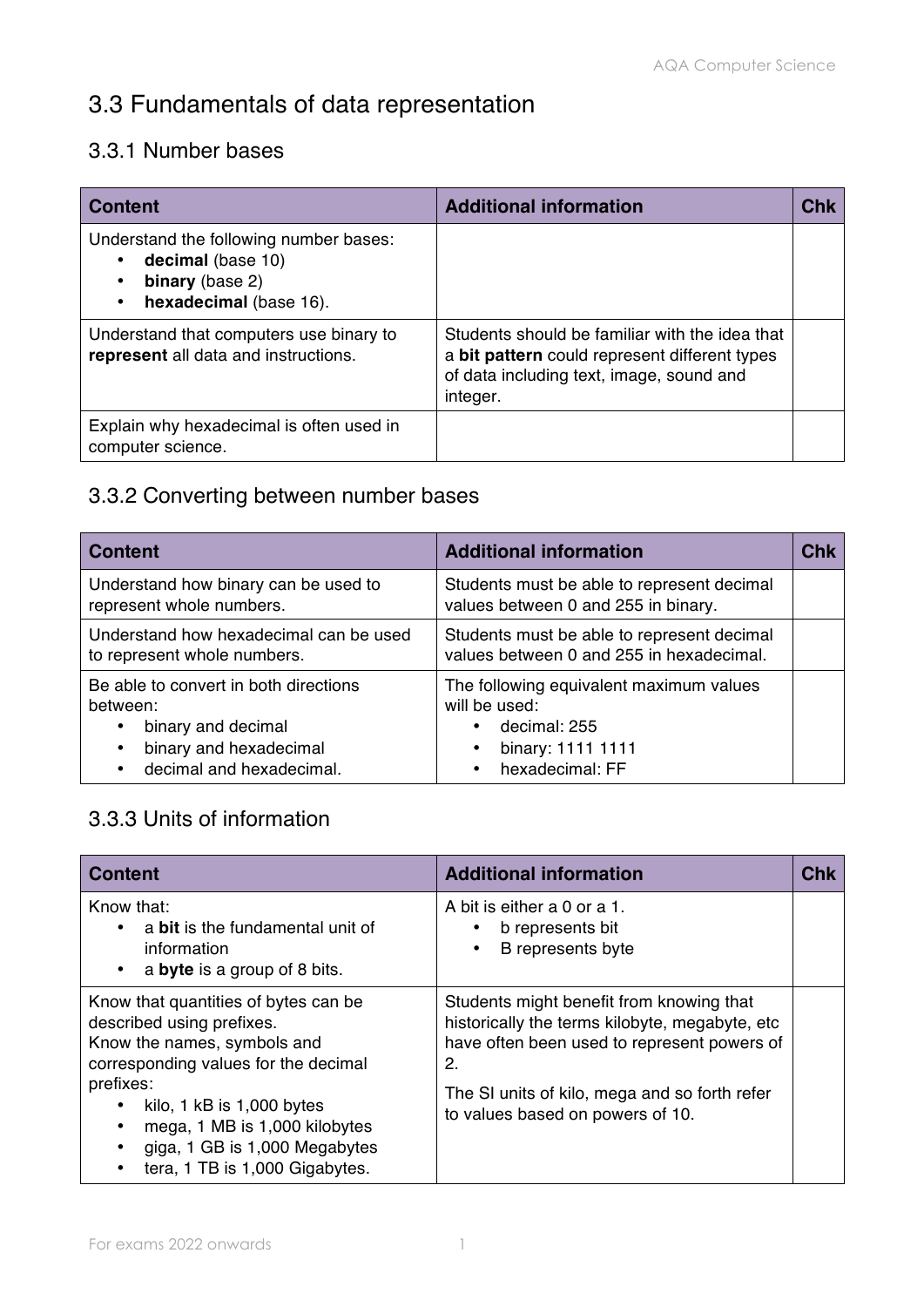# 3.3.4 Binary arithmetic

| <b>Content</b>                                                | <b>Additional information</b>                                                                                        | <b>Chk</b> |
|---------------------------------------------------------------|----------------------------------------------------------------------------------------------------------------------|------------|
| Be able to add together up to three binary<br>numbers.        | Students will need to be able to add together<br>up to three binary numbers using a<br>maximum of 8 bits per number. |            |
|                                                               | Students will only be expected to add<br>together a maximum of three 1s in a single<br>column.                       |            |
|                                                               | Answers will be a maximum of 8 bits in<br>length and will not involve carrying beyond<br>the eight bits.             |            |
| Be able to apply a <b>binary shift</b> to a binary<br>number. | Students will be expected to use a maximum<br>of 8 bits.                                                             |            |
|                                                               | Students will be expected to understand and<br>use only a logical binary shift.                                      |            |
|                                                               | Students will not need to understand or use<br>fractional representations.                                           |            |
| Describe situations where binary shifts can<br>be used.       | Binary shifts can be used to perform simple<br>multiplication/division by powers of 2.                               |            |

### 3.3.5 Character encoding

| <b>Content</b>                                                                                                                                            | <b>Additional information</b>                                                                                                                                                                                                                                                                                                                                       | Chk |
|-----------------------------------------------------------------------------------------------------------------------------------------------------------|---------------------------------------------------------------------------------------------------------------------------------------------------------------------------------------------------------------------------------------------------------------------------------------------------------------------------------------------------------------------|-----|
| Understand what a <b>character set</b> is and be<br>able to describe the following character<br>encoding methods:<br><b>7-bit ASCII</b><br><b>Unicode</b> | Students should be able to use a given<br>character encoding table to:<br>convert characters to character<br>codes<br>convert character codes to<br>characters                                                                                                                                                                                                      |     |
| Understand that character codes are<br>commonly grouped and run in sequence<br>within encoding tables.                                                    | Students should know that character codes<br>are grouped and that they run in sequence.<br>For example in ASCII 'A' is coded as 65, 'B'<br>as 66, and so on, meaning that the codes for<br>the other capital letters can be calculated<br>once the code for 'A' is known. This pattern<br>also applies to other groupings such as<br>lower case letters and digits. |     |
| Describe the purpose of Unicode and the<br>advantages of Unicode over ASCII.<br>Know that Unicode uses the same codes as<br>ASCII up to 127.              | Students should be able to explain the need<br>for data representation of different alphabets<br>and of special symbols allowing a far greater<br>range of characters.<br>It is not necessary to be familiar with UTF-8,<br>UTF-16 or other different versions of<br>Unicode.                                                                                       |     |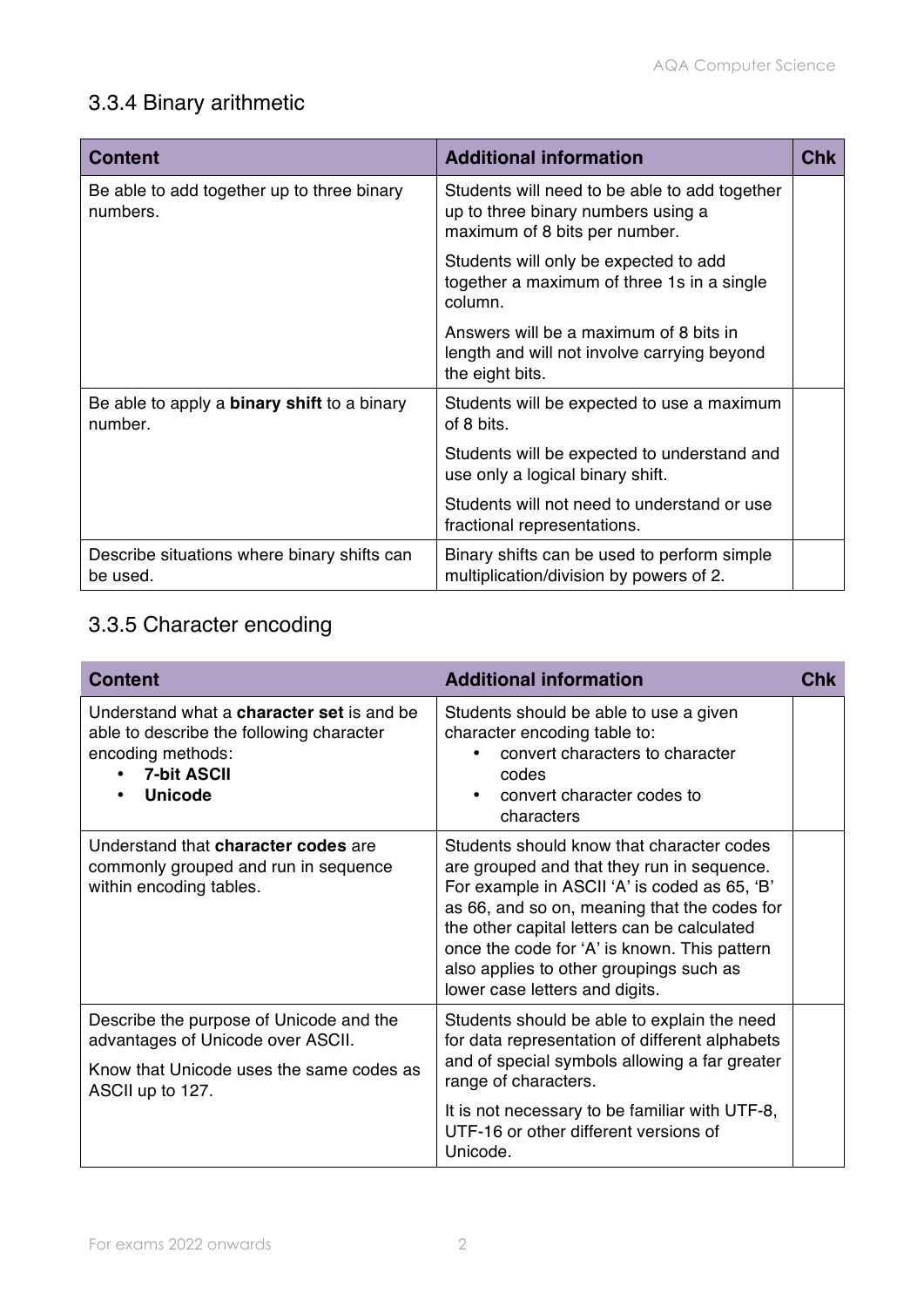# 3.3.6 Representing images

| <b>Content</b>                                                                                                                                                  | <b>Additional information</b>                                                                                                                                                                                                                                 | <b>Chk</b> |
|-----------------------------------------------------------------------------------------------------------------------------------------------------------------|---------------------------------------------------------------------------------------------------------------------------------------------------------------------------------------------------------------------------------------------------------------|------------|
| Understand what a pixel is and be able to<br>describe how pixels relate to an image and<br>the way images are displayed.                                        | Students should know that the term pixel is<br>short for Picture Element. A pixel is a single<br>point in a graphical image.                                                                                                                                  |            |
|                                                                                                                                                                 | VDUs display pictures by dividing the display<br>screen into thousands (or millions) of pixels,<br>arranged into rows and columns.                                                                                                                            |            |
| Describe the following for bitmaps:<br>image size in pixels<br>colour depth.<br>$\bullet$<br>Know that the size of a bitmap image in<br>pixels (width x height) | The size of an image is expressed directly<br>as width of image in pixels by height of<br>image in pixels using the notation width x<br>height.<br>Colour depth is the number of bits used to<br>represent each pixel.                                        |            |
| Describe how a <b>bitmap</b> represents an image<br>using pixels and colour depth.                                                                              | Students should be able to explain how<br>bitmaps are made from pixels.                                                                                                                                                                                       |            |
| Describe using examples how the number of<br>pixels and colour depth can affect the file<br>size of a bitmap image.                                             | Students should be able to describe how<br>higher numbers of pixels and higher colour<br>depths can affect file size and should also<br>be able to use examples.                                                                                              |            |
| Calculate bitmap image file sizes based on<br>the number of pixels and colour depth.                                                                            | Students only need to use colour depth and<br>number of pixels within their calculations.<br>Size (bits) = $W \times H \times D$<br>Size (bytes) = $(W \times H \times D)/8$<br>$W = \text{image width}$<br>$H = image height$<br>$D =$ colour depth in bits. |            |
| Convert binary data into a bitmap image.                                                                                                                        | Given a binary pattern that represents a<br>simple bitmap, students should be able to<br>draw the resulting image as a series of<br>pixels.                                                                                                                   |            |
| Convert a bitmap image into binary data.                                                                                                                        | Given a simple bitmap, students should be<br>able to write down a bit pattern that<br>represents the image.                                                                                                                                                   |            |